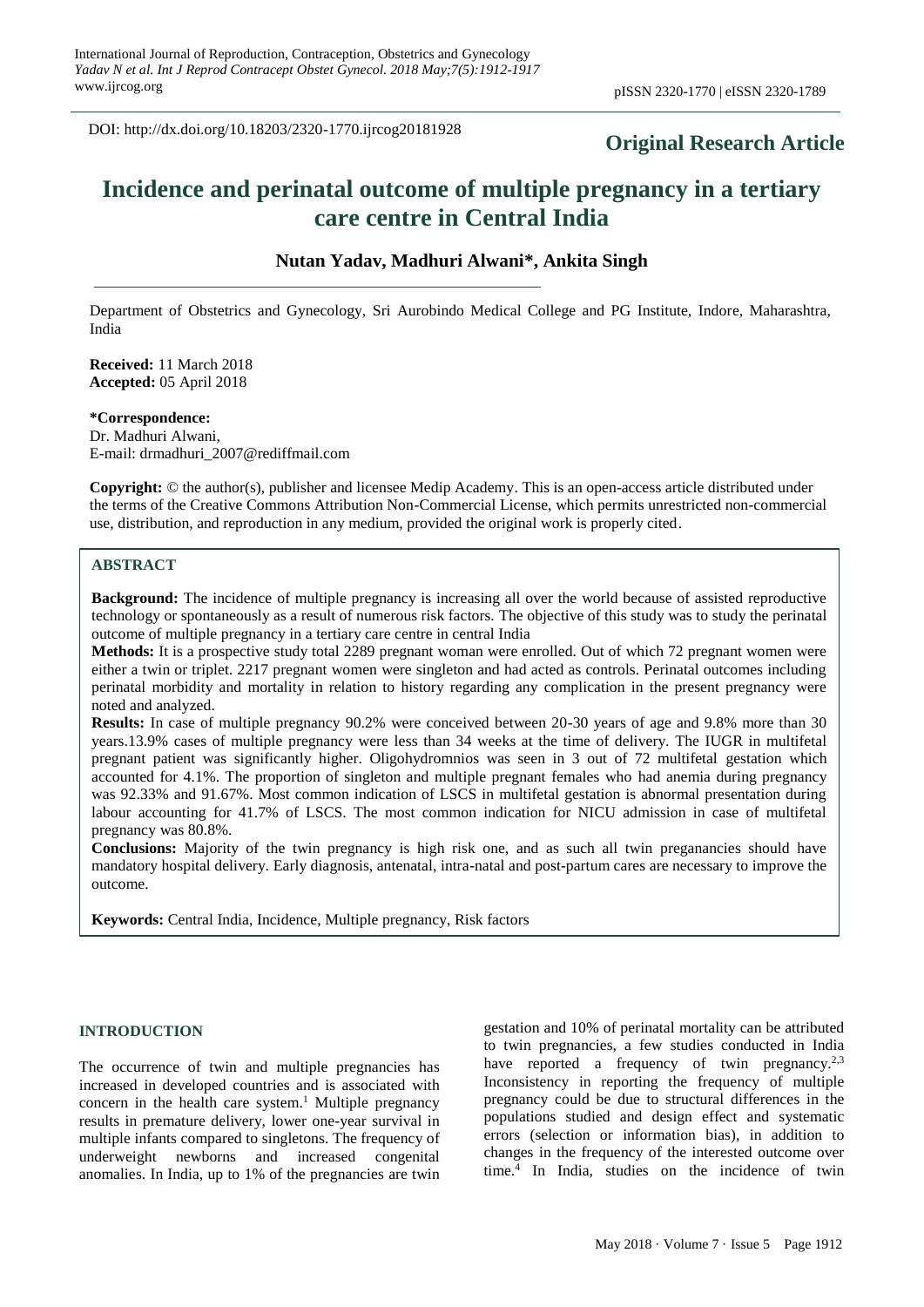pregnancies and risk factors are very limited. Thus, conducting study to determine the incidence and identify the risk factors is very essential for program improvement.

## **METHODS**

#### *Study design and setting*

A prospective hospital-based study was carried out in the Department of Obstetrics and Gynecology at a Tertiary level health care referral centre over a period of two year from October 2015 to October 2017. Women in the 2nd trimester of pregnancy who have completed 28 weeks of gestation were included in the study. Findings were analyzed with the biosocial characteristics of the patient and maternal and perinatal outcome. Results were analyzed using percentage and proportion. History regarding age, parity, duration of pregnancy, menstrual history, obstetric history and history regarding any complication in the present pregnancy were noted.

General clinical examination like weight, pulse, blood pressure, presence of pallor, edema, size of the uterus, presentation, adequacy of liquor was taken into consideration. Per-speculum and Per-vaginal examination was done to look for any evidence of rupture of membrane and cervical status.

#### *Data collection and sampling techniques*

The study group that was included in the study was all the multiple pregnancy. A control group of the entire singleton pregnancy was included in the study who has delivered in our institute. Similar confounding factors with respect to age, month of gestation, obstetric formula, associated maternal high-risk factors like PIH, IUGR, PROM, congenital malformations were taken into consideration. The patient was followed up by observing the mode of delivery, and in case of caesarian section the indication was noted. The condition of the babies was assessed as per the birth weight, apgar score (at 1 min and at 5 min interval) and the need for NICU admission. These babies were followed up till discharge from the Hospital.

#### *Data management and analysis*

The collected data were coded and entered to SPSS for windows version 21.0 for cleaning and analysis. Descriptive statistics (means and proportions) were used to describe the main features of the data. Categorical and continuous variables were summarized as number (%) and mean (SD). The frequency of multiple pregnancies was calculated as the percentage of multiple pregnancies by mother's age, history of infertility, assisted reproductive technique (ART), history of multiple pregnancy in the mother's family, history of multiple pregnancy in the father's family, the mother born of multiple pregnancy, and the father born of multiple

pregnancy. Crude odds ratios (OR)for the association between the selected characteristics (maternal age, economic status, a history and reproductive history) and multiple pregnancy were computed by univariate logistic regression. In the analysis we considered hospitals as a cluster.

#### **RESULTS**

The total pregnant women who had enrolled in our study were 2289. Out of which 72 pregnant women were either a twin or triplet. 2217 no of pregnant ladies were singleton and had acted as controls. Mean age of the study population was 26.08±4.3 years, singleton pregnant women were 26.1±4.4 years and multifetal pregnant women were 25.9±4.1 years. In singleton pregnancy most of them belonged to low socio-economic status. While in case of multiple pregnancy, around 40% belonged to middle class and 60% to lower class.

# **Table 1: Age incidence and distribution of primigravida among multiple and singleton pregnancies.**

|                                  | <b>Single</b> | <b>Multiple</b>   | <b>Total</b> |  |  |
|----------------------------------|---------------|-------------------|--------------|--|--|
| Incidence of age                 |               |                   |              |  |  |
| < 20                             | 88            | 0                 | 88           |  |  |
|                                  | 100.0%        | 0.0%              | 100.0%       |  |  |
| 20-30                            | 1815          | 65                | 1880         |  |  |
|                                  | 96.5%         | 3.5%              | 100.0%       |  |  |
| $31-40$                          | 310           | 7                 | 317          |  |  |
|                                  | 97.8%         | 2.2%              | 100.0%       |  |  |
| >40                              | 4             | 0                 | 4            |  |  |
|                                  | 100.0%        | $0.0\%$           | 100.0%       |  |  |
| Age distribution of primigravida |               |                   |              |  |  |
| < 20                             | 84            | $\mathbf{\Omega}$ | 88           |  |  |
|                                  | 10.0%         | $0.0\%$           | 100.0%       |  |  |
| $20 - 30$                        | 698           | 36                | 1880         |  |  |
|                                  | 82.7%         | 90.0%             | 100.0%       |  |  |
| $31 - 40$                        | 62            | 4                 | 317          |  |  |
|                                  | 7.3%          | 10.0%             | 100.0%       |  |  |

#### *Age-wise distribution*

The 88 women had got pregnant before 20 years of age. Total of 1880 pregnancies were conceived in the age group of 20-30 in the whole study group. A total of 321 had a higher maternal age (> 31 years) when they had conceived. A total of 81.86% of singleton pregnancies and 90.2% multiple pregnancies were conceived between 20-30 years of age. 14.16% of singleton pregnant and 9.7% multiple pregnant women were more than 30 years (Table 1). The mean age of primigravida in singleton was 23.93±4.1 years. The mean age of primigravida in multiple was 25.58±4.5 years, slightly higher than in case of singleton pregnancy. Among primigravida age in study group 9.5% were less than 20 years, 83% of 20-30 years and 7.5% were more than 30 years of age. In the singleton pregnant women 10% were less than 20 yrs of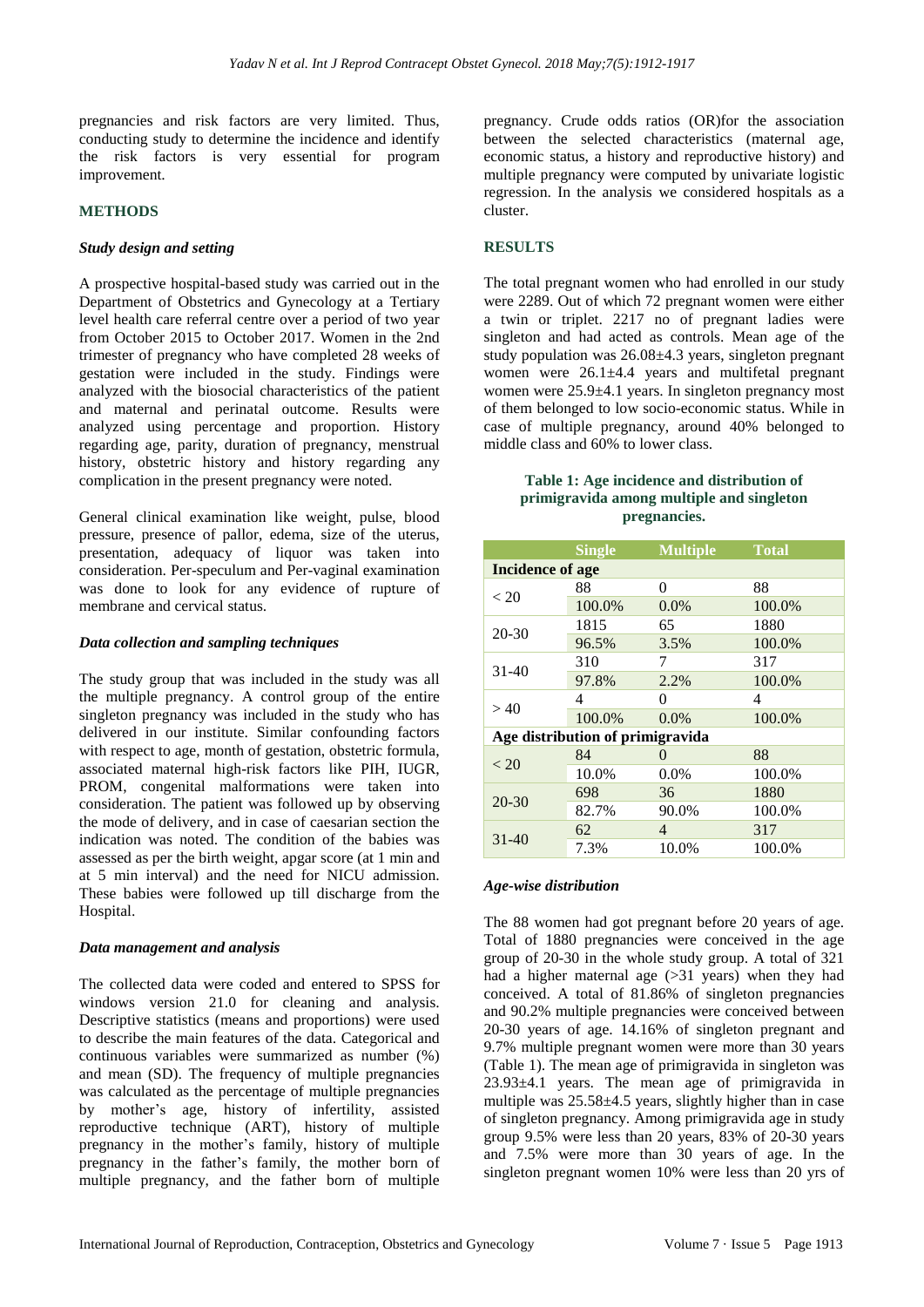age, 82% belonged in the age group of 20-30 and 7.3% were more than 30 yrs of age. In the multifetal pregnant women 90% belonged in the age group of 20-30, 10% were more than 30 yrs of age, 10% belonging in the age group of 31-40 was slightly higher than in singleton (7.3%) pregnancy (Table 1), but not significantly higher.

# *According to parity*

The 41.5% of singleton was nullipara.39.6% of singleton had one child birth before.18.8% of singleton had more than one previous birth before. A significant no of multifetal gestational women was nullipara during the study i.e. 62.5%. A 29.2% of multifetal pregnant women had one birth before. Only 8.3% of the multifetal pregnant women had given birth more than once.

# *According to infertility conception*

Out of total 2217 cases of singleton pregnant women 22 had conceived after infertility treatment. 2,195 singletons had conceived spontaneously. Only 3 women with multifetal pregnancy had conceived after taking infertility treatment.69 women with multifetal pregnancies had conceived spontaneously (Table 2).

## **Table 2: Distribution of singleton and multifetal pregnancy according to parity and infertility conception.**

|                               | <b>Single</b> | <b>Multiple</b> |  |  |
|-------------------------------|---------------|-----------------|--|--|
| <b>Parity</b>                 |               |                 |  |  |
| P(                            | 921           | 45              |  |  |
|                               | 41.5%         | 62.5%           |  |  |
| P <sub>1</sub>                | 878           | 21              |  |  |
|                               | 39.6%         | 29.2%           |  |  |
| $P$ 2-4                       | 417           | 6               |  |  |
|                               | 18.8%         | 8.3%            |  |  |
| $P_4+$                        | 1             | $\theta$        |  |  |
|                               | 0.0%          | 0.0%            |  |  |
| <b>Infertility Conception</b> |               |                 |  |  |
|                               | 22            | 3               |  |  |
| Infertility                   | 1.0%          | 4.2%            |  |  |
|                               | 2195          | 69              |  |  |
| Spontanous                    | 99.0%         | 95.8%           |  |  |

# *According to type of placentation in twins*

The rate of monochorionic and monoiniotic twin gestation in among twin was 1.4%, monochorionic and diamniotic twin among twin was 81.2% and diamonitic and dichorionic twin among twin was 17.4% (Table 2).

# *According to preterm delivery*

Overall the incidence of preterm delivery was 14.3% in the study population. The prevalence of preterm delivery in singleton was 12.8%. 87.2% of all singleton pregnant women had delivered at term. The 84.7% of singleton mother had delivered at term. The gestational age of delivery of 12.3% of singleton was 34-37 wks. In 3% of cases of singleton mother gestational age at delivery was extremel preterm i.e. less than 34 wks. 20.8% of multiple pregnancy women had delivered at term. In case of 65.3% of multiple pregnancy the gestational age was between 34-37 at the time of delivery. 13.9% cases of multiple pregnancy were less than 34 weeks at the time of delivery. Thus, not only is the prevalence of preterm significantly more in multiple, the chances that the preterm will be extremely preterm is significantly higher than in singleton gestation. The next most common complication encountered among singleton preterm was the incidence of PROM accounting for 22.9%.PIH, severe PIH and eclampsia as a cause of preterm was seen in 25.4% of all singleton preterm. 24.4% of all multifetal pregnant females had delivered preterm. PROM resulting in preterm delivery in multifetal gestation was seen in 13.3% of cases. Thus anemia as co-morbidity was the most prevalent.

# *According to high risk factors*

Overall the prevalence of PIH in the study group was 10.2%. The proportion of multifetal pregnant women who had developed hypertension after 28 weeks of pregnancy was 37.5%. Women in singleton pregnant group the proportion of women who had PIH during pregnancy was 9.7%.

The proportion of multifetal pregnancy which had IUGR was 20.8% and 8.3% of singleton pregnant women had IUGR during pregnancy. Two out of the total 72 cases of multifetal pregnancy had incidence of gestational diabetes mellitus. Whereas the incidence of GDM in singleton pregnancy was 20 out of 2217 controls and 0.9% of the singleton had GDM during pregnancy. Similarly, the incidence of GDM in multifetal pregnant women was 2.7% and there was no significant difference between the prevalence of GDM in singleton and multifetal pregnant women in our study.

Oligohydramnios was seen in 3 out of 72 multifetal gestation which accounted for 4.1%. In comparison the proportion of singleton pregnancy which had encountered this complication was 37 out of 2217 accounting for 1.6% of singleton pregnancy. The proportion of abruption seen among the multifetal pregnant females was 2.7%. The prevalence of same among the singleton pregnant females was 0.2%. Overall the prevalence of congenital anomaly in the study group was 1.1%.1.1% of all singleton babies had congenital malformation diagnosed ultrasonographical antenatal or after delivery. 96.7% of all foetuses in singleton pregnant females had vertex presentation at the time of delivery. Presentation of the first fetus in the multifetal pregnancy was vertex in 77.78% of cases. 3.2% of singleton pregnant fetuses had presentation a non-vertex presentation. Whereas in case of multifetal pregnancies the non-vertex presentation of the first baby was encountered in 22.22% of cases.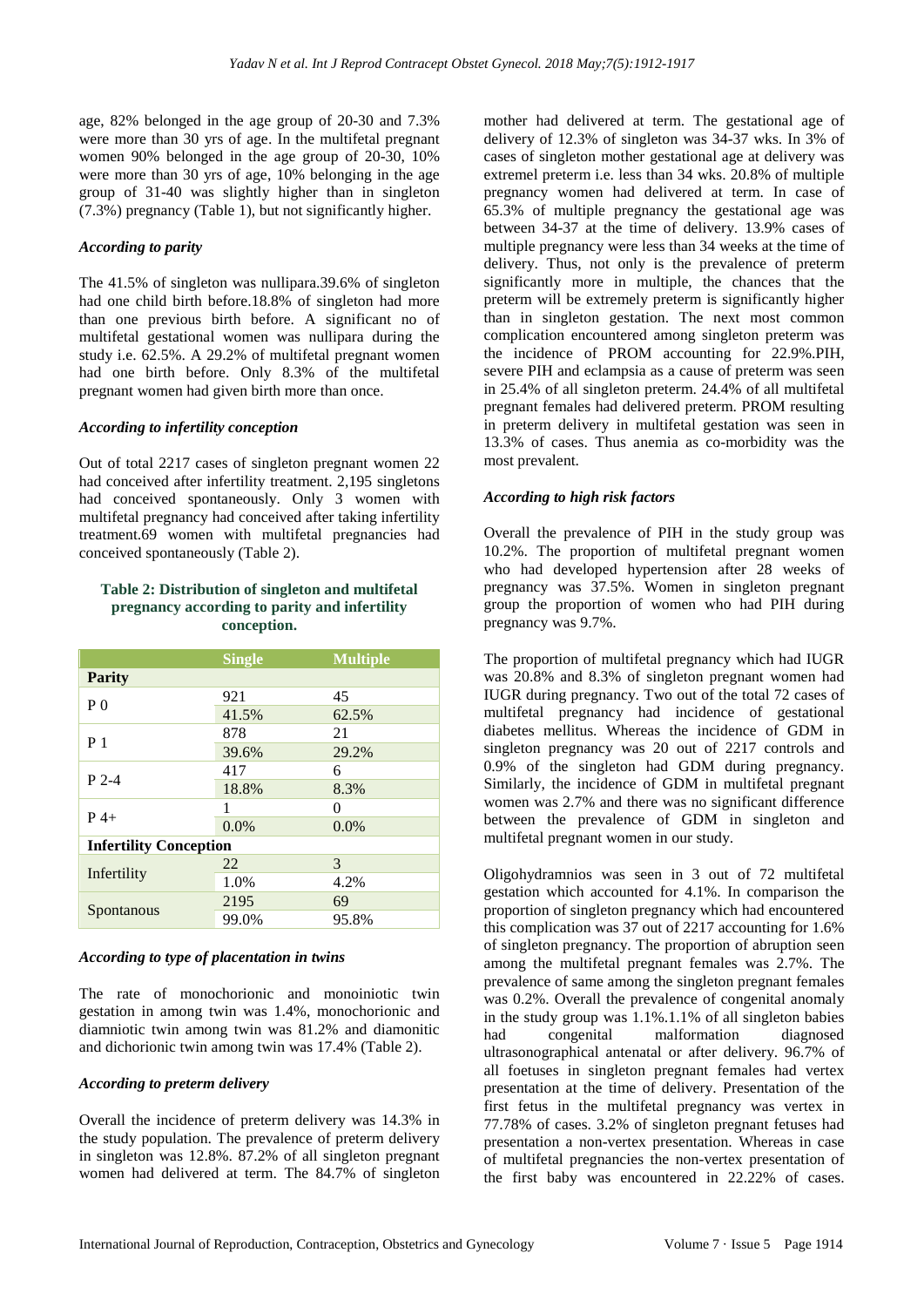Anemia was seen in 66 out of 72 cases of multifetal pregnant female. The proportion of singleton and multiple pregnant females who had anemia during pregnancy was 92.33% and 91.67%. There was no significant difference between the prevalence of anemia during the pregnancy in case of multiple and in singleton.

# *Type of fetal presentation (only first fetus of twin or triplet pregnancy)*

61 out of 2217 singleton had breech presentation at the time of delivery. 8 out of 2217 singleton had transverse lie at the time of delivery. The most common non vertex presentation in a case of singleton pregnancy was breech at the time of delivery accounting for 2.7% of the total singleton. The next common non vertex presentation was transverse lie at the time of delivery accounting for 0.3% of all singleton. In case of multifetal gestation also 15 out of 72 pregnancies had a breech presentation at the time of delivery. Only in 1 case of multifetal gestation transverse lie was seen at the time of delivery.

## **Table 4: High risk factors among multiple and singleton pregnancies.**

| <b>Cause</b>                                                    | <b>Prevalence of</b><br>causes of<br>preterm | <b>Distribution</b><br>of causes of<br>preterm |
|-----------------------------------------------------------------|----------------------------------------------|------------------------------------------------|
| Anemia                                                          | 271 (95.8)                                   | 43 (95.6)                                      |
| <b>PIH</b>                                                      | 42 (14.8)                                    | 16(35.6)                                       |
| Severe PIH and<br>eclampsia                                     | 30(10.6)                                     | 3(6.7)                                         |
| <b>PROM</b>                                                     | 65 (22.9)                                    | 6(13.3)                                        |
| <b>IUGR</b>                                                     | 34(12)                                       | 11(24.4)                                       |
| Ante partum<br>Hemorrhage<br>(Placenta Previa<br>and Abruption) | 11(3.9)                                      | 4(8.9)                                         |
| Severe<br>oligohydromnios                                       | 6(2.1)                                       |                                                |
| Abnormal<br>presentation<br>(breech and<br>transverse)          | 15(5.3)                                      | 10(22.2)                                       |
| Cong anomaly                                                    | 2(0.7)                                       |                                                |

#### *According to mode of delivery*

Out of 2217 singleton 1655 had a spontaneous or induced vaginal delivery accounting for 74.7% of all singletons. 11 females in singleton had undergone instrumental delivery either by the use of forceps or vacuum i.e. 0.4%.The rate of LSCS in case of singleton was 24.9%.In multiple there was equal distribution of delivery by vaginal route or by LSCS.50% of all multiple had a spontaneous vaginal delivery.50% of all multiple had undergone LSCS at the time of delivery. The most common indication for LSCS in case of singleton was the presence of previous 2 or more LSCS. Most common indication of LSCS in multifetal gestation is abnormal presentation during labour accounting for 41.7% of LSCS.

#### **Table 5: Type of fetal presentation and mode of delivery among multiple and singleton pregnancies.**

|                           | <b>Single</b> | <b>Multiple</b> |
|---------------------------|---------------|-----------------|
| <b>Fetal presentation</b> |               |                 |
| <b>Breech</b>             | 61(2.75)      | 15(20.8)        |
| Face                      | 1(0.05)       | $\theta$        |
| Footing                   | 2(0.09)       | 0               |
| Hand                      | 1(0.05)       | $\theta$        |
| Transverse                | 8(0.36)       | 1(1.4)          |
| Vertex                    | 2144(96.71)   | 56(77.8)        |
| Mode of delivery          |               |                 |
| Vaginal                   | 1655(74.7)    | 36(50)          |
| Instrumental              | 11(0.4)       |                 |
| <b>LSCS</b>               | 551(24.9)     | 36(50)          |

#### *Perinatal outcome*

The 2217 femles in singleton pregnant women had given birth to live baby. 142 out of the total 147 babies in multiple pregnant females were born live. The mean birth weight in singleton was  $2.72\pm0.611$  Kg. The mean birth weight of babies of multifetal pregnant females was 1.93± 0.469 Kgs. The low birth weight among the multiple was due to the increased incidence of preterm delivery. The mean gestational age of multiple at the time of delivery was 35.82±2.125 weeks at the time of delivery.

#### *APGAR score*

Out of the 142 number of babies of multifetal pregnant female 17 babies had a low APGAR score of less than 7 accounting for 12% of cases. Similarly, 84 babies among the 2167 delivered butt singleton pregnant female had low APGAR score less than 7 accounting for 3.9%. APGAR at 5 minute is a better indicator of neonatal outcome. Among the babies of multiple pregnancy, the proportion babies with low APGAR score has decreased from 12% to 4.9%In the same manner there is a marked decrease in the proportion of babies with low APGAR score among the singleton babies, which is a positive sign of better neonatal outcome.

#### *Birth weight*

2% of multifetal pregnant females gave birth to babies less than 1000gms as compared to 0.3% in singleton. 18.7% of singleton had given birth to babies who were 1500 to 2499gms as compared to 71.4% in case of multiple pregnant females. 76.3% of singleton had a birth weight of 2500 to 3499gms compared to 13.6% in case of multiple pregnant females. 2.6% of singleton delivered a baby whose birth weight was more than 3500 gm. The mean gestational age of singleton at the time of delivery was 38.46±1.938 weeks at the time of delivery which had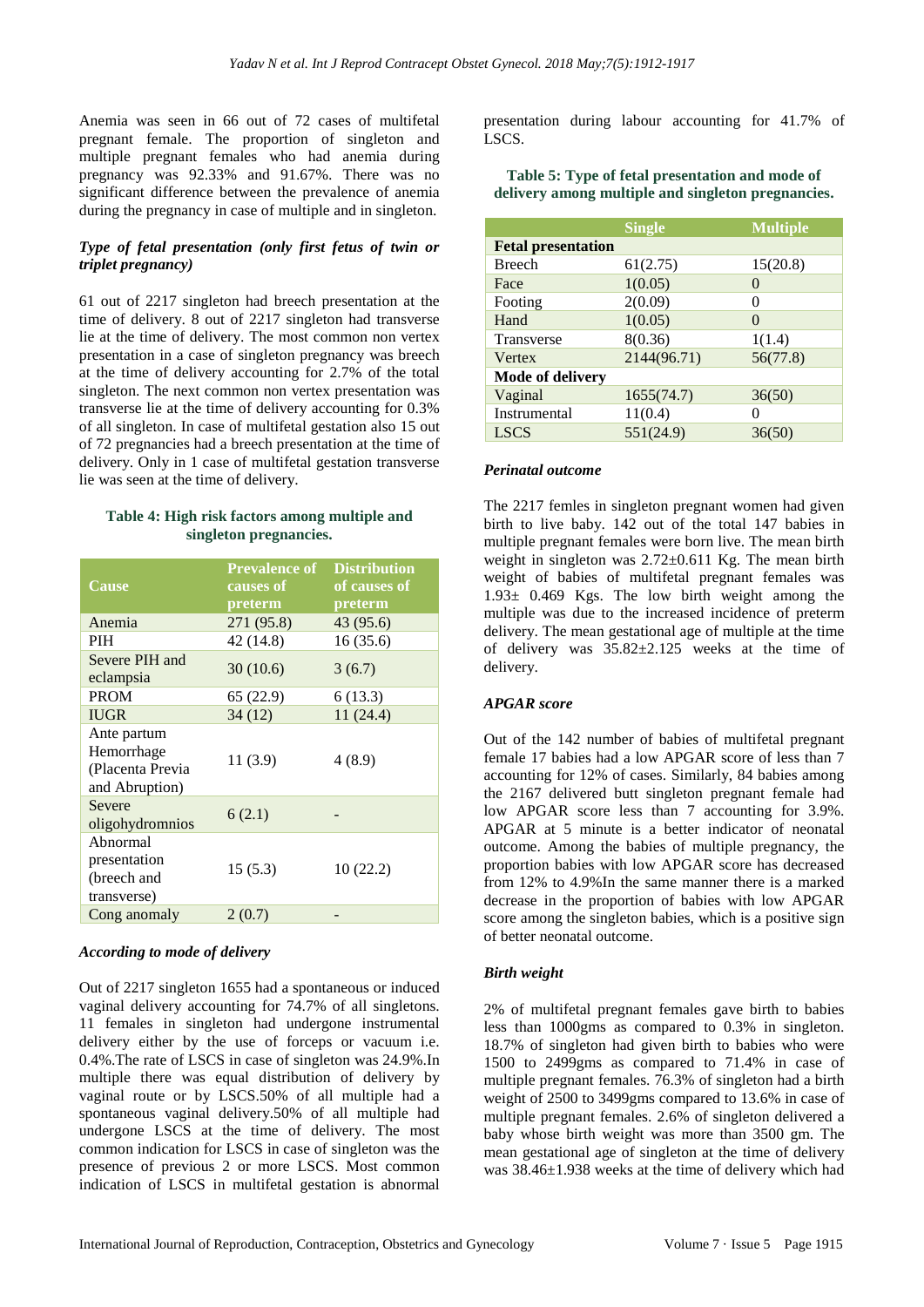resulted in a positive prevalence of 76.3% of singleton having a birth weight between 2500-3499 gm which is significantly higher than in multiple pregnant females i.e. 13.6%. Thus, there is an increase prevalence of low birth weight among multiple than in singleton.

# *Need for NICU admission*

Most common reasons for NICU admission in cases of singleton pregnancy was low birth weight accounting for 47.7% of all admission. The next most common reasons for NICU admission is birth asphyxia. The most common indication for NICU admission in case of multifetal pregnancy was 80.8%. The next most common cause for NICU admission was birth asphyxia. The most common cause of neonatal death among singleton was respiratory distress syndrome. The next most common cause of neonatal death was septicemia. The respiratory distress syndrome and septicemia accounted for most causes of neonatal death among multiple. Most of these neonates also had very low birth weight during the delivery.).

# **DISCUSSION**

Multiple pregnancies are an event that occurs with increased frequency with the increased use of newer assisted reproductive techniques. However multifetal pregnancies are associated with significantly higher morbidity and mortality than are singleton pregnancies.

Monochorionic (MC) twins have a 3-10-fold higher perinatal mortality and morbidity than dichorionic twins.5 A total of 2289 pregnant women had delivered during our study period. The incidence of preterm delivery in our study was 62.5% as compared to the incidence of 12.8% seen in singleton gestation. Out of the 72 multifetal pregnant females in our study 45 had delivered preterm accounting for 62.5%. In the study conducted by Obiechina N et al and Akaba GO et al the incidence of preterm delivery was 36% and 38.7% respectively.6,7 Chowdhury et al the incidence of preterm delivery was 44.5%.<sup>8</sup> The rate of preterm delivery seen in a study done by Blondel B et al in European countries participating in the Peristat project had ranged between  $46.3 - 62.2\%$ .

In a 2 year observational study conducted by Naushaba et al the prevalence of pregnancy induced hypertension was seen in 31.4% of all multifetal pregnant women.10 In a retrospective observational analysis of 100 twin pregnancies done by Shagufta et al the incidence of PIH was seen in 28 pregnant women with multifetal gestation.<sup>11</sup> In a retrospective study of twin deliveries over a period of 10 years Akaba GO et al came across 28% of pregnant women with multifetal gestation whose pregnancy was complicated by the presence of PIH.<sup>7</sup> Qazi G also observed an incidence of 30% PIH in multifetal gestation.<sup>12</sup>A case-control study conducted by Nathan et al had shown that the incidence of IUGR was 47% and birth weight was less than  $10<sup>th</sup>$  percentile for the gestational age.<sup>13</sup> An observational study done by Bangal et al had an incidence of 33.33% of multifetal pregnant females with IUGR.<sup>14</sup> But in a retrospective observational analysis of 100 twin pregnancies by Shagufta et al the incidence of IUGR among multifetal gestation was 10%.<sup>11</sup> The reason for the same could be due to the small number of sample size in the study group. In the present study we found that the incidence of IUGR among multifetal pregnant females was 20.8%.

Oligohydromnios is a condition in pregnancy characterized by a deficiency of amniotic fluid. The incidence of oligohdromnios in case of multifetal gestation was 4.1%. A study conducted by Chaudhary et al reported an incidence of 5.7% of polyhydromnios in the twin gestation.<sup>8</sup> Similarly a study conducted by Bangal et al reported in incidence of 12% of polyhydromnios in multifetal gestation.<sup>14</sup> The presence of placenta previa and abruption Placenta was seen in 5.6% of the total multifetal gestation. In on observational study conductd by the Chaudhary et al the incidence of ant partum haemorrhage was seen in 5.7% of cases.8 In a similar type of study design done by Bangal et al. whereas the incidence of congenital anomaly in singleton pregnant women was 23 out of 2217 deliveries bringing the rate to 103 per 10,000 births.<sup>14</sup> Glinianaia et al had shown that rate of congenital anomalies in twins was 405.8 per 10,000 twins versus 238.2 per 10,000 singletons [rate ratios  $(RR) = 1.7, 95\%$  confidence interval (CI) 1.5-2.0].<sup>15</sup>

According to the retrospective observational study done by Sheela et al the incidence of mal presentation was seen in 35% of multifetal gestation.<sup>16</sup> Similar higher incidence was seen in retrospective study of twin deliveries in the hospital over a period of 10 years by Akaba GO et al.<sup>7</sup> In a retrospective observational analysis of 100 twin pregnancies by Shagufta et al the incidence of malpresentation was seen in  $30\%$  of cases.<sup>11</sup> In the present study the incidence of malpresentation was seen in 22.22% of cases of multifetal gestation as compared to 3.2% in singleton.

Nutritional anaemia is the most prevalent medical complication in both singleton and multiple Chowdhury et al found the prevalence of anemia in 35.8% of multifetal pregnant females.<sup>8</sup> Bangal et al In a retrospective observational study of 100 multifetal pregnant women by Shugufta et al the prevalence of anemia was seen in  $63\%$  of all pregnant females.<sup>11,14</sup> In our study the prevalace of anemia was 91.6% of all multifetal pregnant females.

A retrospective observational analysis of 100 twin pregnancies by Shugufta et al 60% of all multifetal pregnant female had undergone LSCS.<sup>11</sup> In a crosssectional observational study by Chowdhury et al the rate of LSCS was seen as 42%.<sup>8</sup> In a retrospective study of twin deliveries in the hospital over a period of 10 years by Akaba GO et al the rate of LSCS was 27.3%.<sup>7</sup> In a